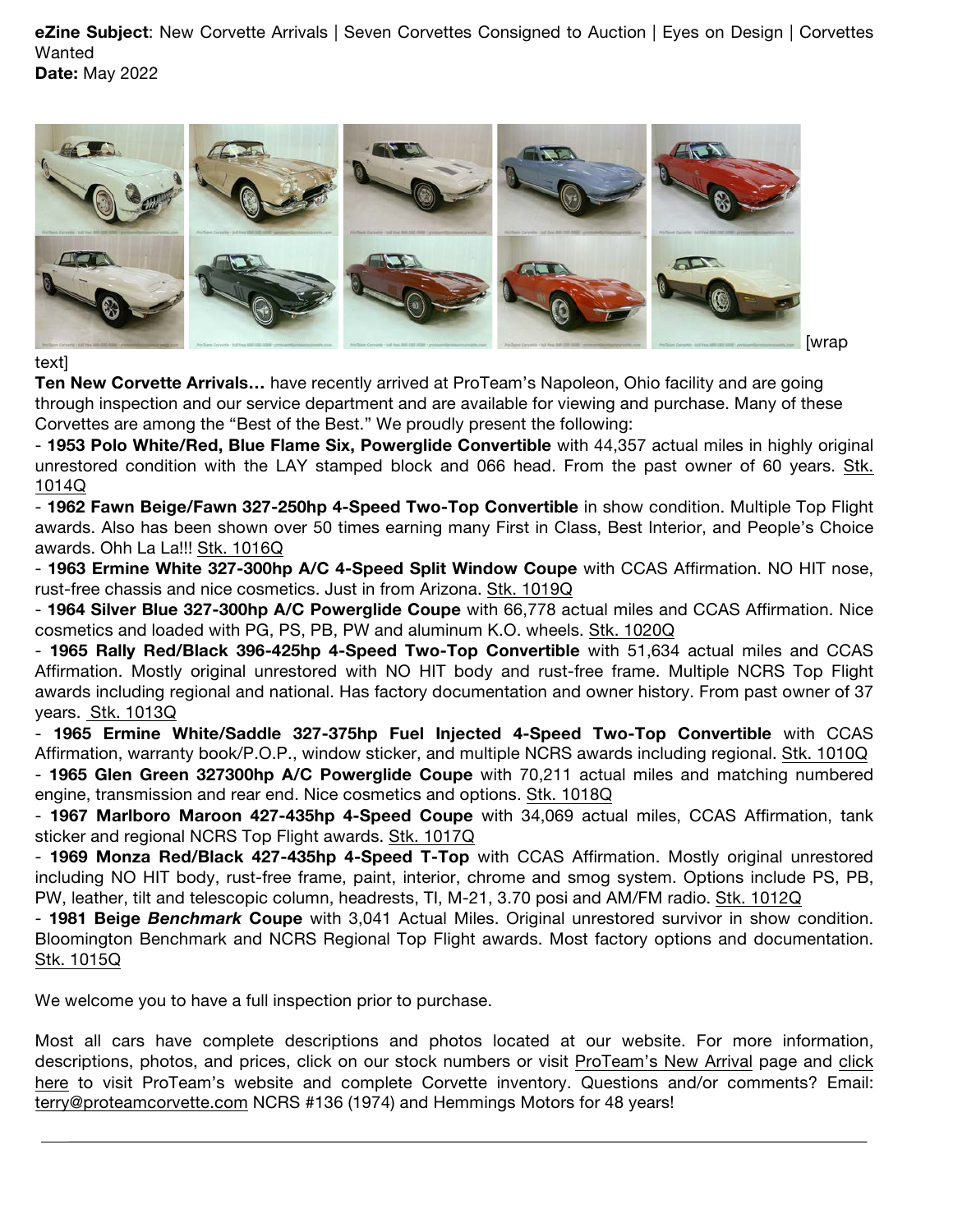



**Seven ProTeam Corvettes…** have been consigned to the Mecum Indy Collector Car Auction that takes place May 13<sup>th</sup> – May 21<sup>st</sup>, 2022 with these cars running on Thursday and Friday May 19<sup>th</sup> and May 20<sup>th</sup> at the Indiana State Fairgrounds, 1202 E. 38<sup>th</sup> Street, Indianapolis, IN 46205. These Corvettes range from 1958 to 1989 and will remain in Napoleon, Ohio until around May 10<sup>th</sup> and are available for pre-auction inspection.

Here is our short list:

- **1958 Corvette Custom Retro-Mod Convertible** with LT4, V8 4-Speed. Rally Red with Black interior. Stk. 1002H | Mecum Lot T165

- **1959 Corvette NCRS Top Flight Convertible** with 283-290hp fuel-injected 4-speed. Body-off restored in Roman Red with Red interior. Stk. 1027H | Mecum Lot F210

- **1963 Corvette Split Window Coupe** restored in Riverside Red with Black interior. 327-300hp 4-speed and numbers matching motor, transmission and rear end. Stk. 1006Q | Mecum Lot F127

- **1965 Corvette Two-Top Convertible** with an original fuel injected 327-375hp 4-speed finished in Ermine White with Saddle interior. Multiple NCRS Top Flight awards, CCAS Affirmation and well-documented. Stk. 1010Q | Mecum Lot 215.1

- **1967 Corvette Coupe 427-400hp Factory Air 4-Speed** with 39,439 actual miles. Silver Pearl with Black interior. Great options and documentation. Stk. 1045P | Mecum Lot F160

- **1970 Corvette T-Top LS5/454-390hp Factory Air** with 45,531 actual miles and CCAS Affirmation. Very rare Corvette Bronze paint with Black interior. Great options and documentation. Stk. 1002P | Mecum Lot T136

- **1989 Corvette Sport Coupe** 350-245hp 6-speed with 38,836 one-owner actual miles. Dark Red Metallic paint with Tan leather interior, all in excellent condition. Most factory options and documentation. Stk. 1052P | Mecum Lot T193

Contact Mecum at 262-275-5050 or visit Mecum.com for absentee bidder, internet or telephone bidding information.

Questions or comments, email: terry@proteamcorvette.com



[wrap text]

**EyesOn Design 35th Annual Celebration at Ford House 2022…** is one of America's premier automotive events. It attracts members of the design community, collectors, and the public in celebration of and reflect on form, figure, and influence. This year's theme is *Designed for Speed* with Ken Lingenfelter serving as grand marshal.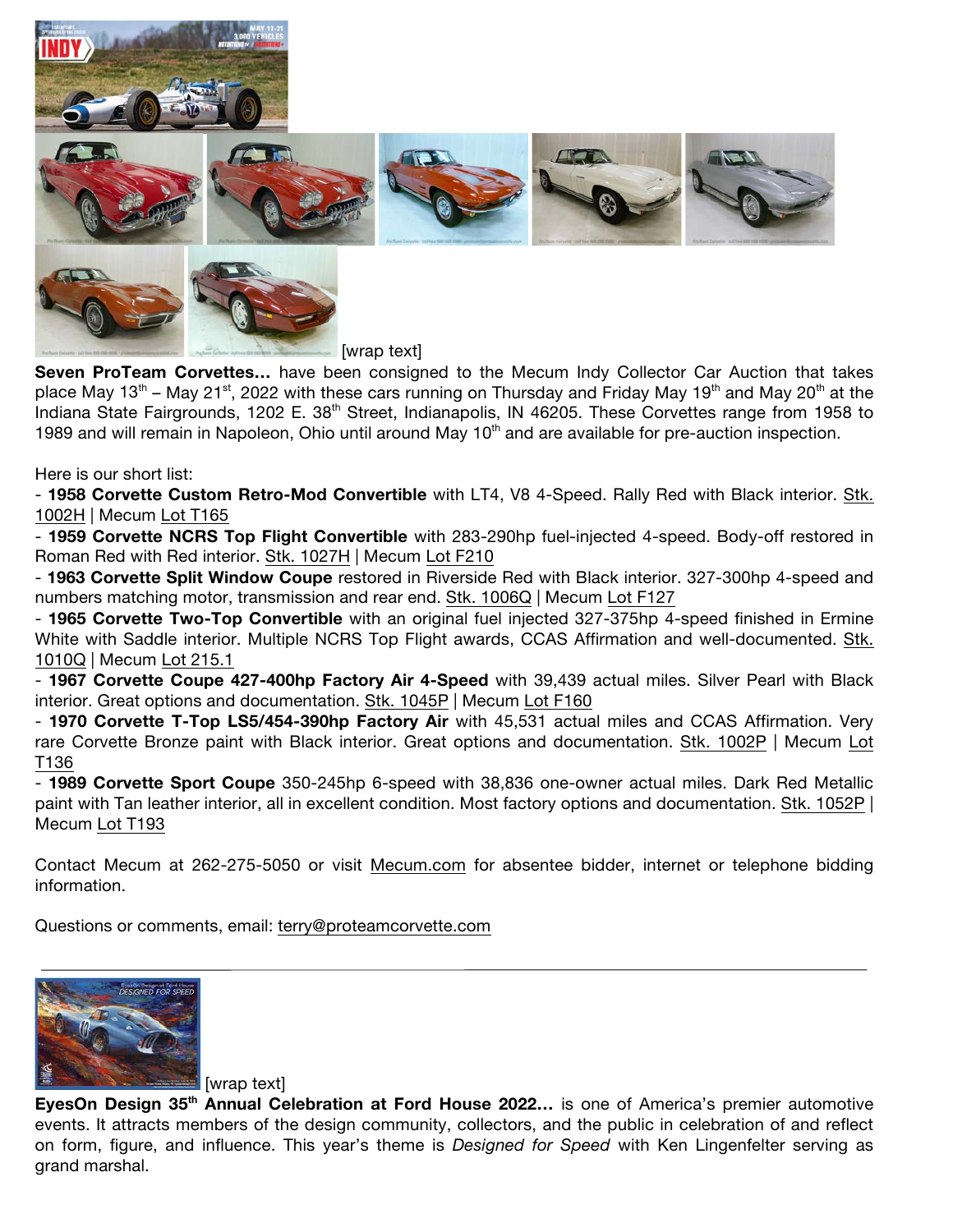The event opens with a Media Preview on Tuesday, June  $14<sup>th</sup>$  and concludes on Sunday, June 19<sup>th</sup> with the EyesOn Design Concours d'Elegance. The six day event includes symposiums with some of the leading voices in the industry including the Kings of Corvette Design discussing **Stingray Racer to C-8**: Peter Brock, Randy Wittine, John Cafaro, Tim Peters, Kirk Bennion with hosts and moderators Michael Simcoe and Werner Meier.

Sunday car show tickets available at the gate. All other events are limited capacity and by reservation only. Call (313) 824-4710, visit: EyesOnDesign.com or download the complete show schedule for more information.





**[wrap text]**

**Corvette Collections Wanted!...** 1953-1972. Any condition but must at least roll.

In particular we need:

- A) 1957 cascade green 270hp or fuelie in show condition.
- B) 1963 split window coupes for a client putting together a collection on every color produced.
- C) 1967 327-350hp factory air coupe with good colors and awards for a good customer.
- D) 1967 original motor 435hp coupe or convertible.
- E) 1978 Indy pace car with low miles and a L82 4-speed.

Avoid auction fees and transportation. Email: terry@proteamcorvette.com NCRS #136 \*\*47-YR\*\* Corvette For Sale Form at: CorvettesWanted.com



**[wrap text]**

**1963 Corvette Wanted For A Very Good Customer…** Must be a split window coupe! Must be Tuxedo Black or Silver/Red at birth! Must be a very nice car! Prefer 360hp or 340hp but may consider lower horsepower. May consider a car that needs restoration. Also, I will gladly assist in helping liquidate Corvette collections whether it is by auction or cash settlement. Email terry@proteamcorvette.com or call toll free 888-592-5086 and leave a message with Christine. Corvette For Sale Form at: CorvettesWanted.com



**Four ProTeam Corvettes Have Been Invited for Special Exhibit…** at The Gilmore Car Museum aka "North America's Largest Auto Museum" in Hickory Corners, Michigan entitled: **Greatest Generations – Corvette – Evolutions of America's Sports Car** which opens April 1<sup>st</sup> and runs through Mid-March 2022 (extended to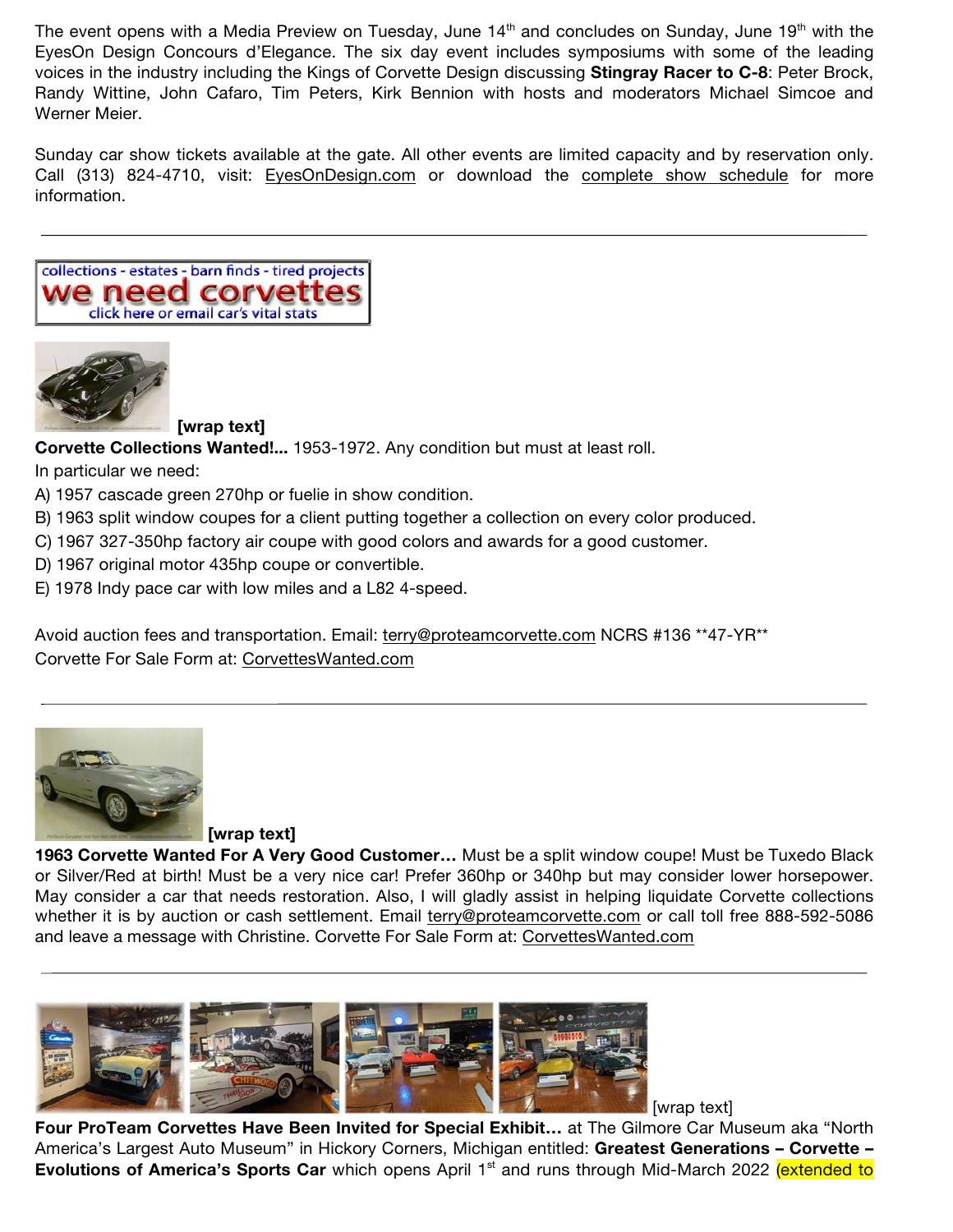March 2023). They are: 1955 Harvest Gold Stk. 1007P | 1967 Red/Red 435hp | 1969 Gold L88 Stk. 1067D | 1971 Green ZR2 (1 of 12) Stk. 1007F. Questions/comments email: terry@proteamcorvette.com

For more information on the Gilmore Car Museum and their annual Corvette car show on Sunday, July 17<sup>th</sup> go to GilmoreCarMuseum.org or email: info@gilmorecarmuseum.org. Located at 6865 Hickory Road, Hickory Corners, MI 49060 *near Kalamazoo midway between Chicago and Detroit.*



## **[wrap text]**

**Murray Jetfire Bicycle…** with 26'x1.75" Paragon whitewall tires, white grips, white foot pedal pads and headlight in excellent original unrestored condition, although it needs a thorough cleaning. Buyer responsible for pick-up or crating and shipping cost. \$125.00 *Click here for complete description and pictures.* email: tmichaelis@charter.net



[wrap text – working link]

**Attention Shop From Home customers…** Can't travel? Can't inspect your Corvette prior to purchase? Try ProTeam's 48 Hour/24 Mile Money Back Guarantee!

Click Here or email: terry@proteamcorvette.com



[wrap text]

**Miscellaneous Cars and Trucks …** are available from time to time as we upgrade our personal vehicles and toys and sometimes accept very unique trade-ins. Here is our short list.

- **2004 Cadillac Escalade ESV Pinnacle Conversion** from the GM Heritage Collection and built by GM for the 2004 SEMA Convention, Hollywood high profile events, and the Super Bowl. Black paint with premium tan leather. Low mile one-owner vehicle. *Complete description and photos at link below!*

For more information go to Misc., Car, Trucks, and Haulers. Questions or comments. Email: terry@proteamcorvette.com

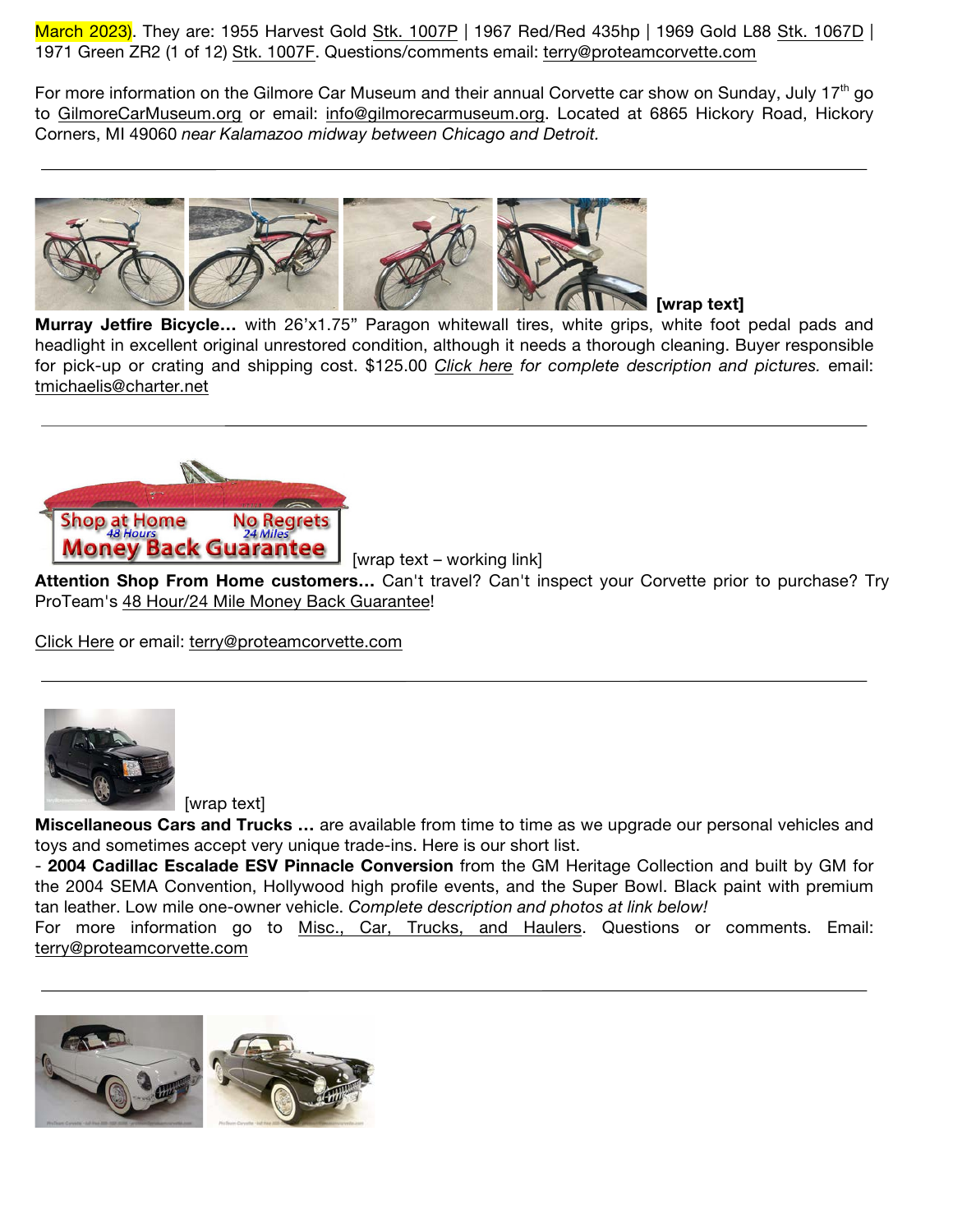

What Is My Corvette Worth? I get asked this question almost everyday. The value of a Corvette is directly related to venue, location, day, and time of day if offered at auction. High profile collector car auctions offer maximum exposure and hundreds or thousands of affluent "ready to spend" registered bidders that like the auction excitement and instant gratification of making a purchase and thus outbidding others. **In essence they are the winner!**

Auctions create urgency and unless bidders are prepared to bid that car is sold within 2 to 3 minutes.

No two auctions or auction venues (locations) will produce the same results. **"It is a crap shoot!"**

I have participated as both buyer and seller at most of the classic car auctions in the USA for over 40 years and know the process well.

Contact terry@proteamcorvette.com should you have a rare Corvette or Corvette collection and need advice as it relates to estate planning, estate resolution/liquidation as it relates to auctions and/or our outright purchase.

Corvette For Sale Form at: CorvettesWanted.com



**[wrap text]**

**Industry Awards...** are normally awarded to a person for exceeding a quality standard but in our case, it is about the person (or people), the product (our cars) and the presentation which requires knowledge. ProTeam's Corvettes achieved close to 200 show awards and invitationals since 2009. Click to enlarge any photo to view the results of ProTeam's team effort. I doubt there is another person or company that has even come close to our record and in 2013; we added a new award only received by a total of 36 participants, "The NCRS American Heritage Award". In June 2014, Terry Michaelis was inducted into the Bloomington Gold Great Hall honoring the 50 most significant and influential people and organizations.

The standard is set by the various judging venues, ie: Bloomington Gold, NCRS, MCACN, and the Concours D'elegances scattered around the USA. It takes knowledge, preparation, and presentation to compete in these show venues. ProTeam's small group of employees possess that knowledge which should add additional value and a comfort level that you **cannot** and **will not** get from any other Corvette seller or reseller. POINT MADE! Think about it and Click Here to view the text file of our impressive show results. Comments or questions? Email: terry@proteamcorvette.com



**[wrap text]**

**ProTeam eBay Parts Store Is Open for Business…** Need a part for your classic Corvette? Search our shop first as we may have it. We will keep our door closed and locked with no visitors without an appointment. It's worth a look online. **If we have it… We can still ship it!!!** Contents of the box will be sanitized prior to sealing and shipment.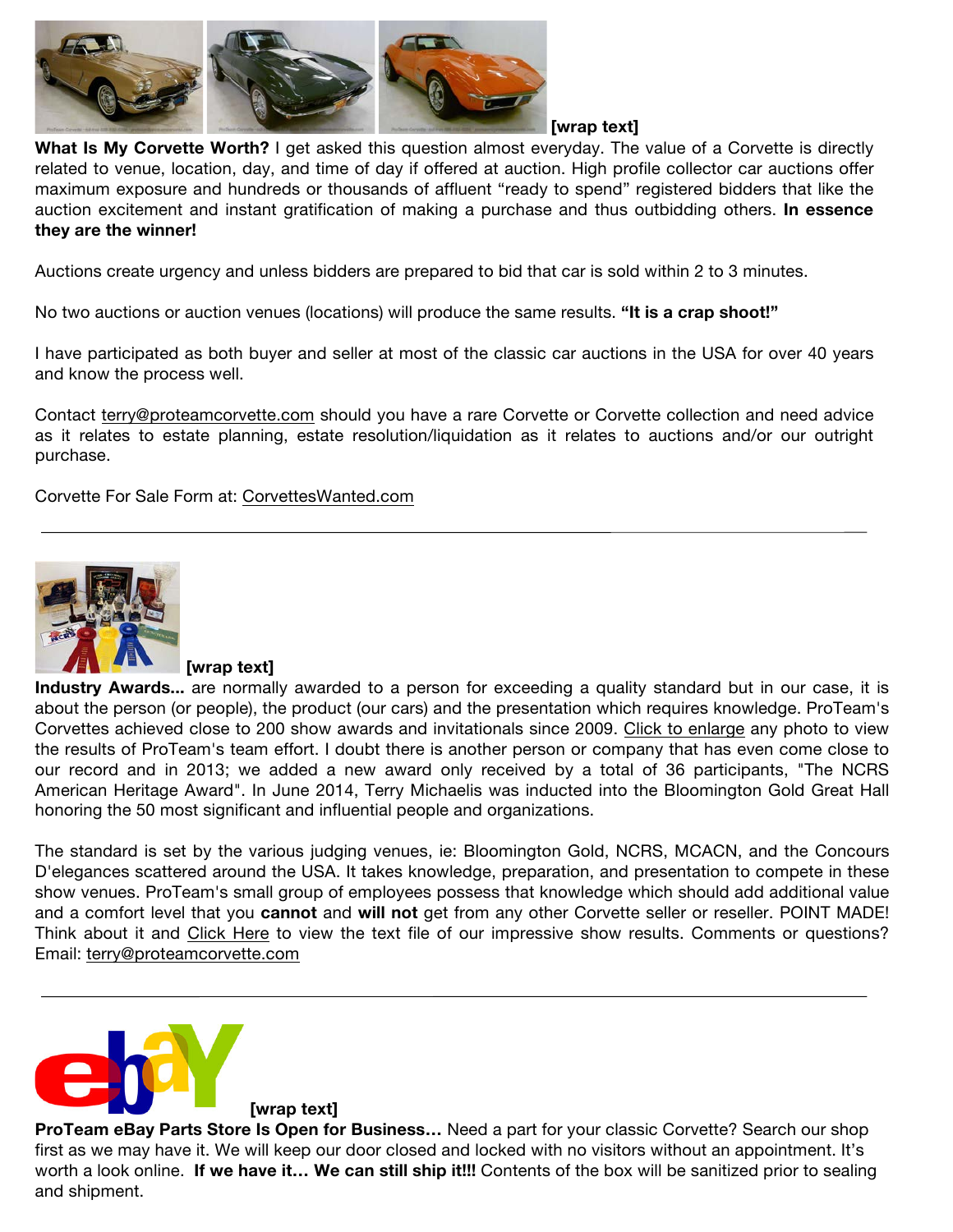## http://stores.ebay.com/Proteam-Corvette-Sales

# Don't see what you are looking for? Email: fred@proteamcorvette.com



[wrap text]

**1953-55 Corvette Parts From an Estate…** have been recently sorted and are for sale including clear bubble top, fiberglass hardtops, hubcaps, valve covers, motors, heads, intakes, carbs, exhaust, overflow tanks, radios, dash knobs, bumpers, chrome, steering wheels, shifters and much much more. Email your list of needs to fred@proteamcorvette.com



**[wrap text]**

**Rare Used Original Corvette Parts…** fiberglass hardtops; **1953-55** clear glass bubble hardtop; **1960-61** F.I. Unit 7017320; **1958-59** Valve Covers Aluminum Low Script; **1959-61** Radiator; 1959-61 Aluminum Hi-Performance Top Tank Radiator; **1958-62** Heater Assembly; **1960** HD Rear Big Brake Shocks no. 5554593 (3- A-60); **1960-62** RPO-687 HD Brake and Suspension on Rolling Chassis; **1962** FI unit with air cleaner and distributer; **1962** Fuel Injected engine with Fuel Injected unit, distributor, air cleaner, dated T-10 transmission, 901/902 exhaust manifolds, starter, generator, bell housing, oil filter canister and shifter, (rebuilt) – (dated J-4-1, stamped F1012RF – 2102515), \$19,995.00; **1965** FI unit w/ distributer and air cleaner; **1963-67** Convertible Vent Window Assemblies (1 pair); 1963 steel rims, 6.70x15" blackwall tires and frosted hubcaps, restored or new; **1967** Kelsey Hayes bolt-on aluminum wheels original and very nice, set of four with center caps and retainers \$12,000.00 (set of five \$15,000.00); **1967** Rear End Assembly FB 12-27-67; **1966-68** Air Cleaner Lid (327-350 hp); **1967** Air Cleaner/Carb Stud with Tri-Power. Also have **1953-75** Hardtops (limited supply), Bumpers, Suspension, Al Knoch Carpet, Seat Covers, Door Panels, Convertible Tops, Car Covers, Wheels, Engine Blocks, Heads, Intakes, Exhaust Manifolds, Cranks, Pistons, Rods, Carbs, Distributors, and Tin for 1953 to 1972 Chevrolet and Corvettes (mostly). Too much to list or catalog. Email: fred@proteamcorvette.com



**Corvette NOS Parts…** 

**[wrap text]**

**1953-60** Trunk Lock (NOS); **1953-62** Tie Rod Ends (NOS); **1956** spiral dated shocks, NOS; **1956-62** Door Window Cranks (NOS); **1953-62** NOS door balls; **1957-59** NOS shielding, top; **1958-62** Clock and Heater Housing (NOS); **1958-67** AC Filter Canister (NOS); **1958-62** NOS shifter ball; **1958-60** Inside Mirror (NOS); **1958- 60** NOS grill bar & teeth; **1958-61** Distributor no. 891 (NOS); **1958-60** headlight Rings (NOS); **1958-61** NOS side spear 6 pc set; **1956-62** Window Regulator (NOS); **1961-62** Hardtop Window Rear Outside Moldings (NOS); **1956-62** Hardtop Front Center Molding (NOS); **1956-62** Hardtop Rear Corner Moldings (NOS); **1953-62** Guide Y-50 Outside Mirror (N0S); **1958-62** Parking Lights, one pair (NOS); **1959-62** Hubcaps and Spinner 4-Piece Set (NOS); **1958-62** Hood Release Cable Unit (NOS); **1958-60** Taillights, one pair (NOS); **1959-60** Off Road Exhaust System (NOS); **1959-61** Aluminum Hi-Performance Top Tank Radiator; **1959-60** Door Weather Strip, one pair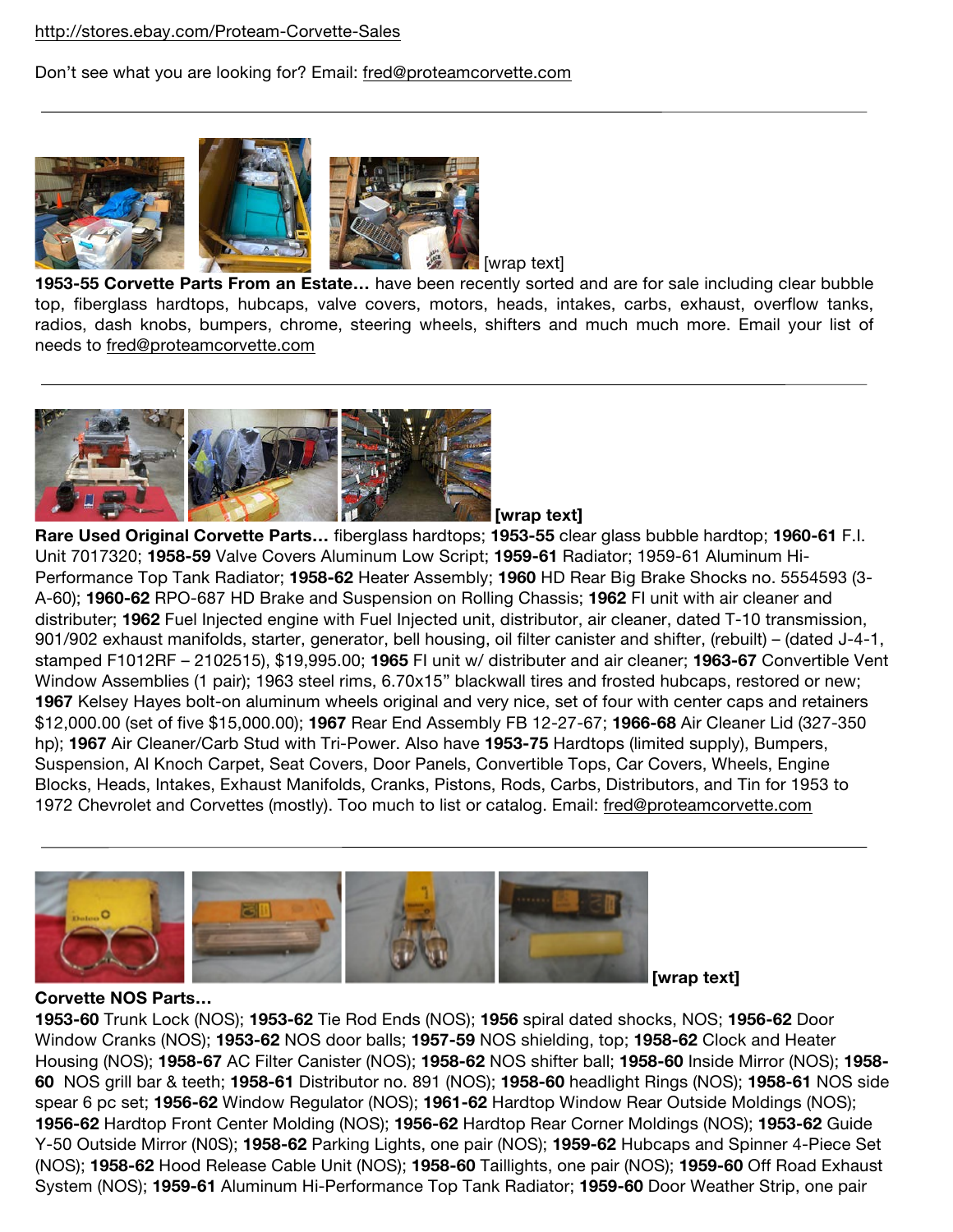(NOS-assembly line type); **1960-62** Corvette Dash Curved Insert RH (NOS). Go to ProTeam's eBay Store or email: fred@proteamcorvette.com



### **[wrap text]**

**NCCC?? WHAT IS IT??** This is the acronym **for National Council of Corvette Clubs, Inc**. There are 19,000 plus members with 249 clubs throughout the United States. The organization promotes the pure joy of Corvette ownership. Whether you enjoy showing, cruising, touring or entering competitive events such as low & high-speed auto cross, the **NCCC** is the place for you. It is home to Corvette camaraderie unlike any other organization. Since 1959, **NCCC** has promoted its unique brand of fellowship with programs like FCOA-Future Corvette Owners Association and Charity Programs supporting St. Jude Children Research Hospital. Its unequaled insurance program covering ALL club activities is a bonus that has attracted Corvette owners and clubs alike to join the **NCCC**. Check out **corvettesnccc.org** and learn more about this organization. "We joined for the car, we stay for the people".



### **[wrap text]**

**The Corvette Black Book...** is a must have essential for any Corvette enthusiast or potential purchaser and makes for a great stocking stuffer. The Corvette Black Book contains 160 pages including a minimum of two pages for each car produced, glossary of terms, historic dates, instructions, trend graphs, Corvette chronology, and photos/specifications. The Corvette Black Book also has an extrapolation section to help you zero-in on Corvettes with genuinely rare option combinations. This is the genuine pocket sized Corvette Black Book. The price is \$25.00 plus \$8.00 postage (US only). Ohio residents add 7.25% sales tax. Order a Corvette Black Book today!

**Money Back Guarantee...** Can't travel? Can't inspect your Corvette prior to purchase? Try ProTeam's 48Hour/24 Mile Money Back Guarantee! ProTeam will ship your newly purchased Corvette to your doorstep for your 48 hour inspection or cooling-off period and all you could lose is the shipping costs, should you wish to cancel the purchase for any reason. It is what we say it is or you hold our feet to the fire. That's a no risk purchase only offered by ProTeam for ProTeam customers who cannot or do not wish to travel. terry@proteamcorvette.com

**TESTIMONIALS...** tell a lot about a company, its product, its people, its services, and over 200 have been posted at ProTeam testimonials plus almost 20 years worth of archived testimonials. We are absolutely ecstatic with each and every compliment we receive. We want our customers to enjoy a positive enjoyable buying experience that hopefully goes beyond the Corvette purchase as our customers are our lifeblood and we want them to experience our passion and fire that has made this the most interesting and fun business that anyone could ever have. "We feel quite lucky!" Thank-you. Email your comments to terry@proteamcorvette.com